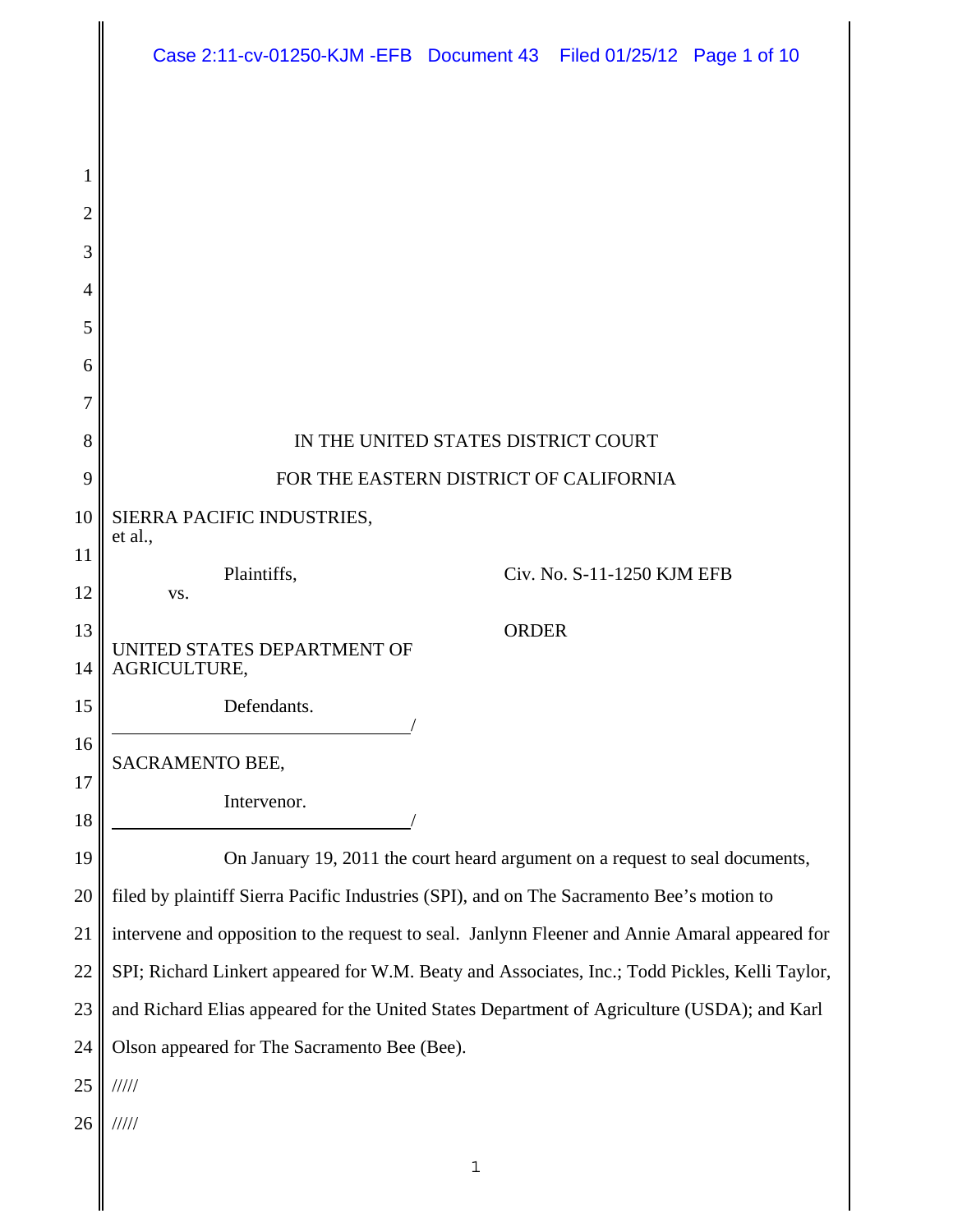1 I. Background

2 3 4 5 6 7 8 Plaintiffs are currently engaged in litigation in multiple cases in state and federal court related to the Moonlight forest fire that burned approximately 65,000 acres in 2007. The sole issue in this case is a narrow one: whether defendant USDA violated the Administrative Procedures Act, 5 U.S.C. § 701, *et seq*. ("APA"), when it made the decision to not allow agency employees to be deposed or testify in the state action. The USDA has internal regulations ("*Touhy* regulations") governing the decision whether to make agency employees available to participate in state proceedings. *See United States ex rel Touhy v. Ragen*, 340 U.S. 462 (1952).

9 10 11 12 13 14 15 16 On May 9, 2011, plaintiffs filed suit in this court claiming the USDA's decisions made pursuant to its *Touhy* regulations violate the APA. (ECF 1.) On November 18, 2011, plaintiffs filed an amended complaint. (ECF 20.) The USDA filed the administrative record on November 4, 2011 (ECF 18), and on November 23, 2011, plaintiffs challenged the record as incomplete. (ECF 24.) In that motion, plaintiffs sought to supplement the record with, *inter alia*, deposition transcripts of Forest Service employees taken in the course of litigation of the separate suit identified as *United States v. America v. Sierra Pacific Industries, et al.*, Civ. No. 09-2445 KJM EFB.

17 18 19 20 21 On December 22, 2011, the court denied the portion of plaintiffs' motion seeking to add the deposition transcripts to the administrative record, noting that "[c]onsideration of the depositions' content is not required by the *Touhy* regulations and therefore is not material to determining whether the agency acted in accordance with its obligations under the APA." ECF No. 31 at 5.

22 23 24 25 26 On January 4, 2012, plaintiffs filed a motion for summary judgment and a request to file under seal Exhibits E, G, J, L, N, P and R to the Declaration of Elizabeth Stallard. Plaintiffs noted that these exhibits, which are portions of deposition transcripts, are designated "confidential" under the Stipulated Protective Order entered in Civ. No. S-09-2445 KJM EFB. ECF No. 35 at 3.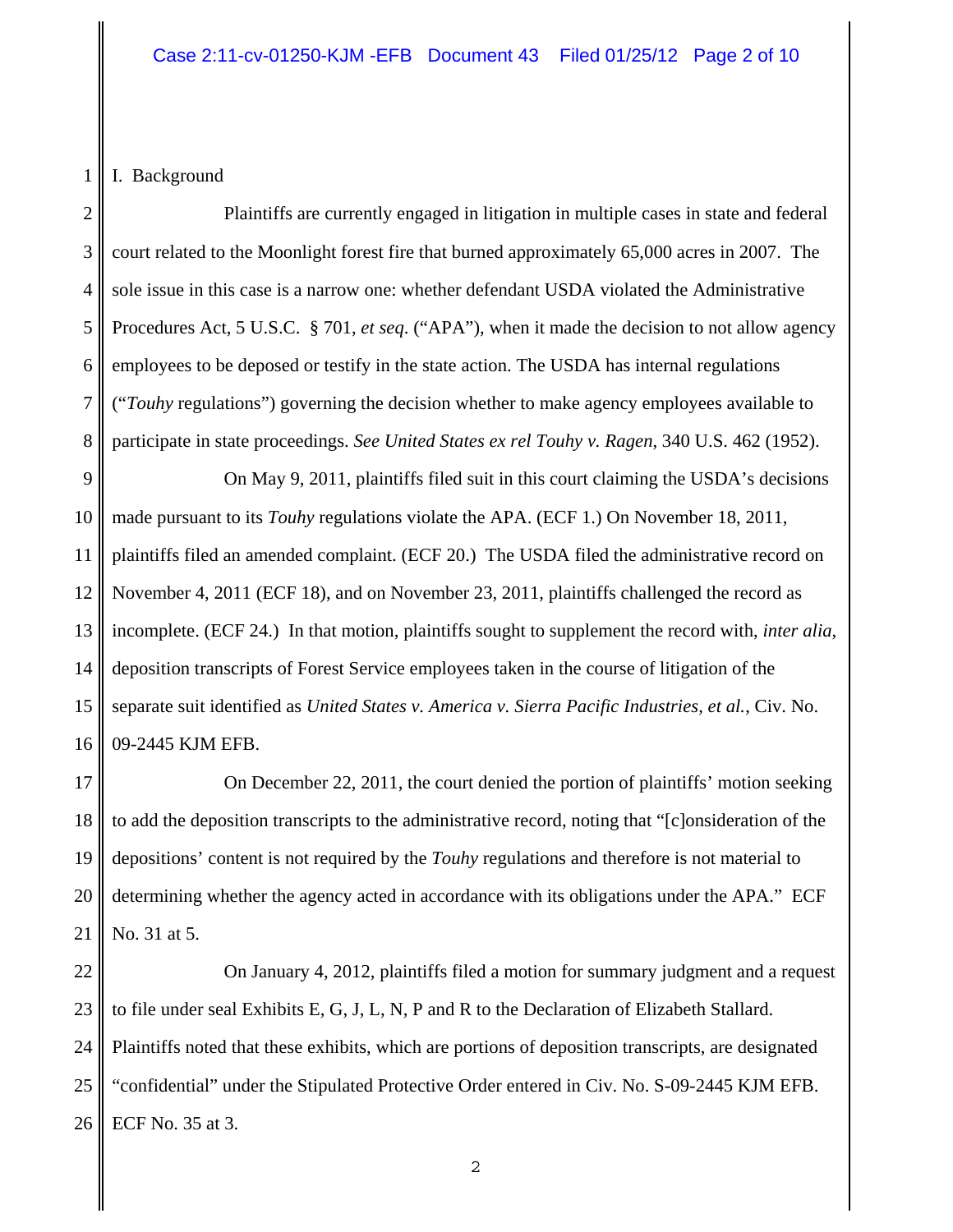1 2 3 4 5 6 7 8 9 10 11 12 13 14 15 16 17 18 19 20 21 22 23 24 25 26 On January 9, 2012, the Bee filed a request to intervene and an opposition to the request to seal documents. ECF No. 37. Both USDA and SPI have filed responses to the Bee's opposition. ECF Nos. 40, 41. II. Motion To Intervene "Nonparties seeking access to a judicial record in a civil case may do so by seeking permissive intervention under Rule 24(b)(2)." *San Jose Mercury News, Inc. v. U.S. District Court - Northern District*, 187 F.3d 1096, 1100 (9th Cir. 1999). Rule 24(b) provides, in pertinent part: Upon timely application anyone may be permitted to intervene in an action:  $\ldots$  (2) when an applicant's claim or defense and the main action have a question of law or fact in common. ... In exercising its discretion the court shall consider whether the intervention will unduly delay or prejudice the adjudication of the rights of the original parties. Fed. R. Civ. P. 24(b). In the Ninth Circuit, a court will allow intervention upon a showing that (1) the movant has an independent ground for jurisdiction; (2) the motion is timely; and (3) the movant's claim or defense and the main action have a question of law and fact in common. *See Donnelly v. Glickman*, 159 F.3d 405, 412 (9th Cir. 1998). No party has challenged any of the above prerequisites with respect to the Bee's motion. The court finds this is a matter of public concern and controversy, and that the Bee has satisfied the Rule 24(b) requirements for permissive intervention. As noted at hearing, the Bee's motion to intervene is GRANTED, for the limited purpose of challenging plaintiffs' request to seal. ///// ///// ///// /////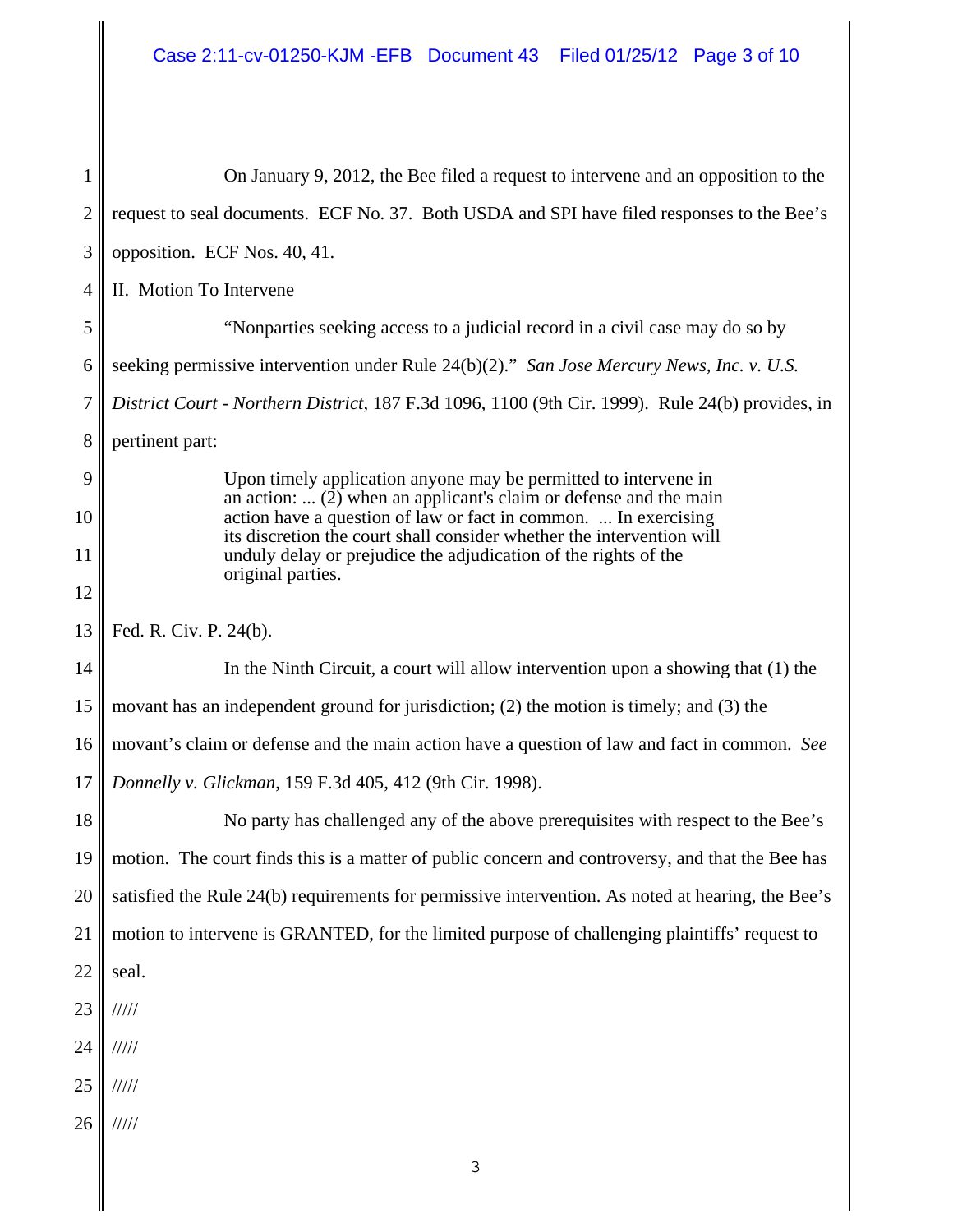## III. The Request To Seal

1

2

A. Common Law Right of Access

3 4 5 6 7 Historically, courts have recognized a "general right to inspect and copy public records and documents, including judicial records and documents." *Nixon v. Warner* Communications, Inc., 435 U.S. 589, 597 n.7 (1978).<sup>1</sup> This right is justified by the interest of citizens in "keep[ing] a watchful eye on the workings of public agencies." *Id*. at 598. Such vigilance is aided by the efforts of newspapers to "publish information." *Id*.

8 9 10 11 12 13 14 15 16 17 18 19 20 21 22 23 Nonetheless, access to judicial records is not absolute. *Kamakana v. City and County of Honolulu*, 447 F.3d 1172, 1178 (9th Cir. 2006). A narrow range of documents is not subject to the right of public access at all because they have "traditionally been kept secret for important policy reasons." *Times Mirror Co. v. United States*, 873 F.2d 1210, 1219 (9th Cir. 1989). Case law has identified two categories of documents that fall in this category: grand jury transcripts and warrant materials in the midst of a pre-indictment investigation. *Id*. Unless a particular court record is one "traditionally kept secret," a "strong presumption in favor of access" is the starting point. *Foltz v. State Farm Mut. Auto. Ins. Co.*, 331 F.3d 1122, 1135 (9th Cir. 2003) (citing *Hagestad v. Tragesser*, 49 F.3d 1430, 1434 (9th Cir.1995)); *accord United States v. Edwards* (*In re Video-Indiana, Inc.*), 672 F.2d 1289 (7th Cir. 1982); *United States v. Criden*, 648 F.2d 814, 823 (3d Cir. 1981); *In re National Broadcasting Co., Inc.*, 653 F.2d 609, 613 (D.C. Cir. 1981) (exercise of court's discretion informed by "strong tradition" of access); *Kamakana*, 447 F.3d at 1180. Accordingly, "[t]hose who seek to maintain the secrecy of documents attached to dispositive motions must meet the high threshold of showing that 'compelling reasons' support secrecy." *Kamakana* (citing *Foltz*, 331 F.3d at 1136). This is so "because the resolution of a dispute on the merits, whether by trial or summary judgment, is at

<sup>25</sup> 26  $1$  The Bee's argument that it also has a First Amendment right of access to the judicial records is not addressed here, because the right of access is established on common law grounds. *See Hagestad v. Tragesser*, 49 F.3d 1430, 1434 n.6 (9th Cir. 1995).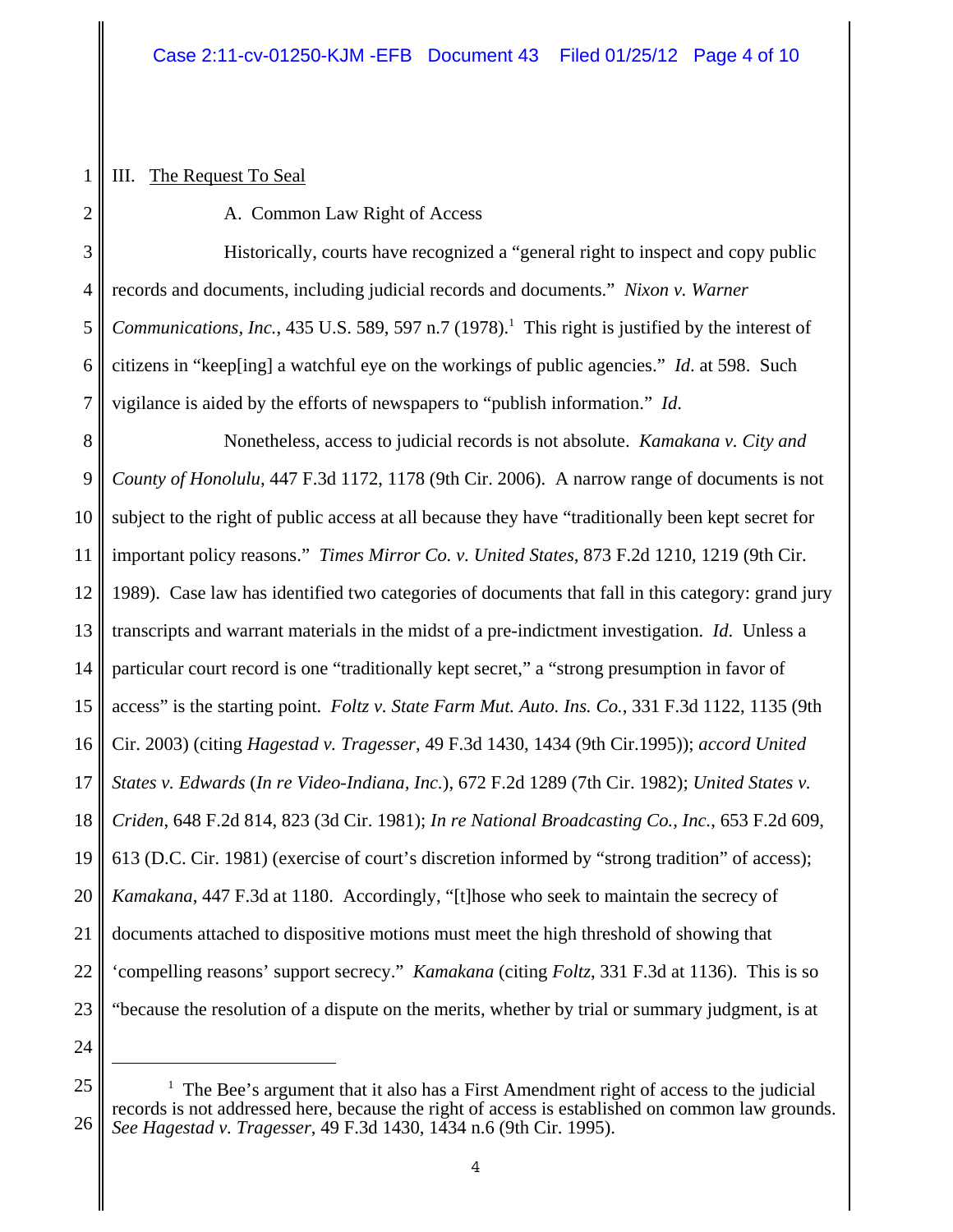1 2 3 4 5 6 7 8 9 10 11 12 13 14 15 16 17 18 the heart of the interest in ensuring the 'public's understanding of the judicial process and of significant public events.'" *Kamakana*, 447 F.3d at 1179 (citing *Valley Broadcasting Co. v. U.S. Dist. Court for Dist. of Nevada*, 798 F.2d 1289, 1294 (9th Cir. 1986)); *accord Foltz*, 331 F.3d at 1135-36 (noting that "summary judgment adjudicates substantive rights and serves as a substitute for trial")). Thus, "compelling reasons" must be shown to seal judicial records attached to a dispositive motion. *Kamakana*, 447 F.3d at 1179 (citing *Foltz*, 331 F.3d at 1136). The compelling reasons standard applies even if the dispositive motion, or its attachments, were previously filed under seal or protective order. *Foltz*, 331 F.3d at 1136 ("[T]he presumption of access is not rebutted where ... documents subject to a protective order are filed under seal as attachments to a dispositive motion. The ... 'compelling reasons' standard continues to apply.") (internal citations omitted). "Different interests are at stake with the right of access than with Rule 26(c); with the former, the private interests of the litigants are not the only weights on the scale. Unlike private materials unearthed during discovery, judicial records are public documents almost by definition, and the public is entitled to access by default." *Kamakana*, 447 F.3d at 1180. "This fact sharply tips the balance in favor of production when a document, formerly sealed for good cause under Rule 26(c), becomes part of a judicial record." *Id*. Here, the "compelling reason" standard is met with the filing of a dispositive motion in litigation of undisputed public interest.

19

B. Interface of Sealing Request With Court's Prior Ruling

20 21 22 23 24 25 26 However, these fairly straightforward principles do not end the analysis given the facts of this case. As a threshold matter, the documents SPI submits for sealing have not yet been filed. This court's Local Rule  $141.1(a)(1)$  states that "[a]ll information provided to the Court in a specific action is presumptively public, but may be sealed in conformance with L.R. 141. Confidential information exchanged through discovery, contained in documents to be filed in an action, or presented at a hearing or trial otherwise may be protected by seeking a protective order as described herein." Local Rule 141(b) states that a "Request to Seal Documents" shall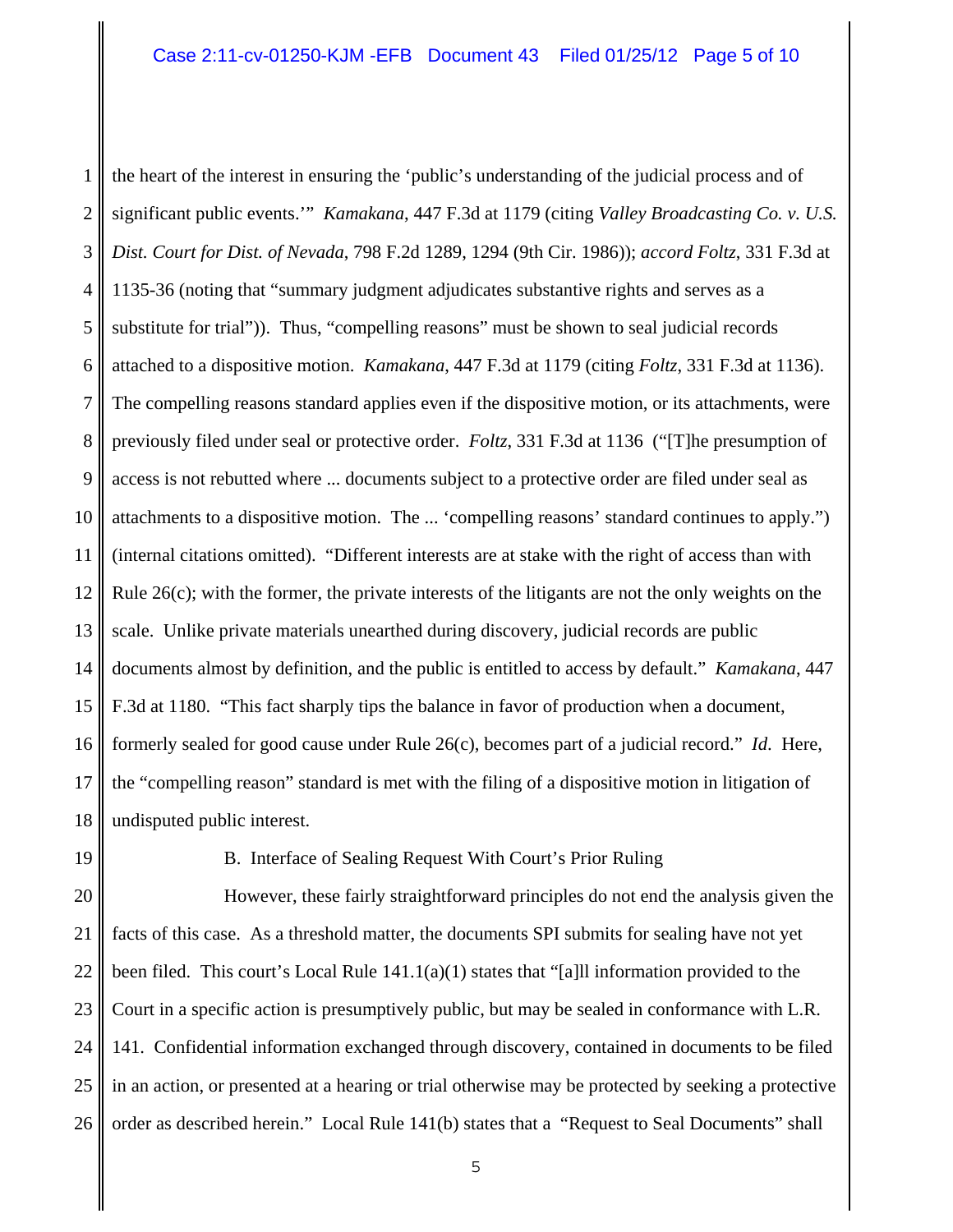1 2 3 4 5 6 7 be presented to the court for determination, setting forth the statutory or other authority for sealing, the requested duration, the identity, by name or category, of persons to be permitted access to the documents, and all other relevant information. Under this rule, documents submitted with a request to seal are lodged with the court but are not made part of the record until the court resolves the request to seal. *See* L.R. 141(d). If the court denies the request to seal, the documents submitted for sealing are to be returned to the submitting party without filing. *Id*.

8 9 10 11 12 13 14 15 16 17 18 19 20 21 22 23 24 25 26 At the same time, SPI's submission of the documents with the purpose of effecting their filing raises questions that must be addressed. As noted, in a prior order in this case, the court found that the same documents SPI now seeks to rely on in support of its motion for summary judgment are not material to the resolution of the narrow issue presented by this case. In light of this ruling, SPI's attempt to file the documents at all appears to be improper. The Supreme Court has recognized that public access may be denied "where court files have become a vehicle for improper purposes." *Nixon*, 435 U.S. at 598. "Improper purposes" is not clearly defined, but have been found when public access to information may present a danger to confidential informants, *Gray v. Woodford*, 2010 WL 2231808, at \*9 (S.D. Cal. June 2, 2010), or might infringe trade secrets. *Triquit Semiconductor, Inc. v. Avago*, 2010 WL 3928630, at \*1 (D. Ariz. Oct. 6, 2010). Courts also have found an improper purpose when records could be used "'to gratify private spite or promote public scandal.'" *Nixon*, 435 U.S. at 598 (quoting *In re Caswell*, 18 R.I. 835, 836 (1893)). The court retains the inherent authority to strike any documents it finds to be improper. *In re NASDAQ Market-Makers Antitrust Litigation*, 164 F.R.D. 346, 349 (S.D.N.Y. 1996) (court has authority to strike any filed paper it finds to be abusive or otherwise improper under the circumstances); *Schmitz v. Mars, Inc*., 261 F.Supp.2d 1226, 1229 (D. Or. 2003) (court struck affidavit it could not properly consider as part of a motion); *see Doe v. Webster*, 606 F.2d 1226 (D.C. Cir. 1979) (court may strike improper evidence).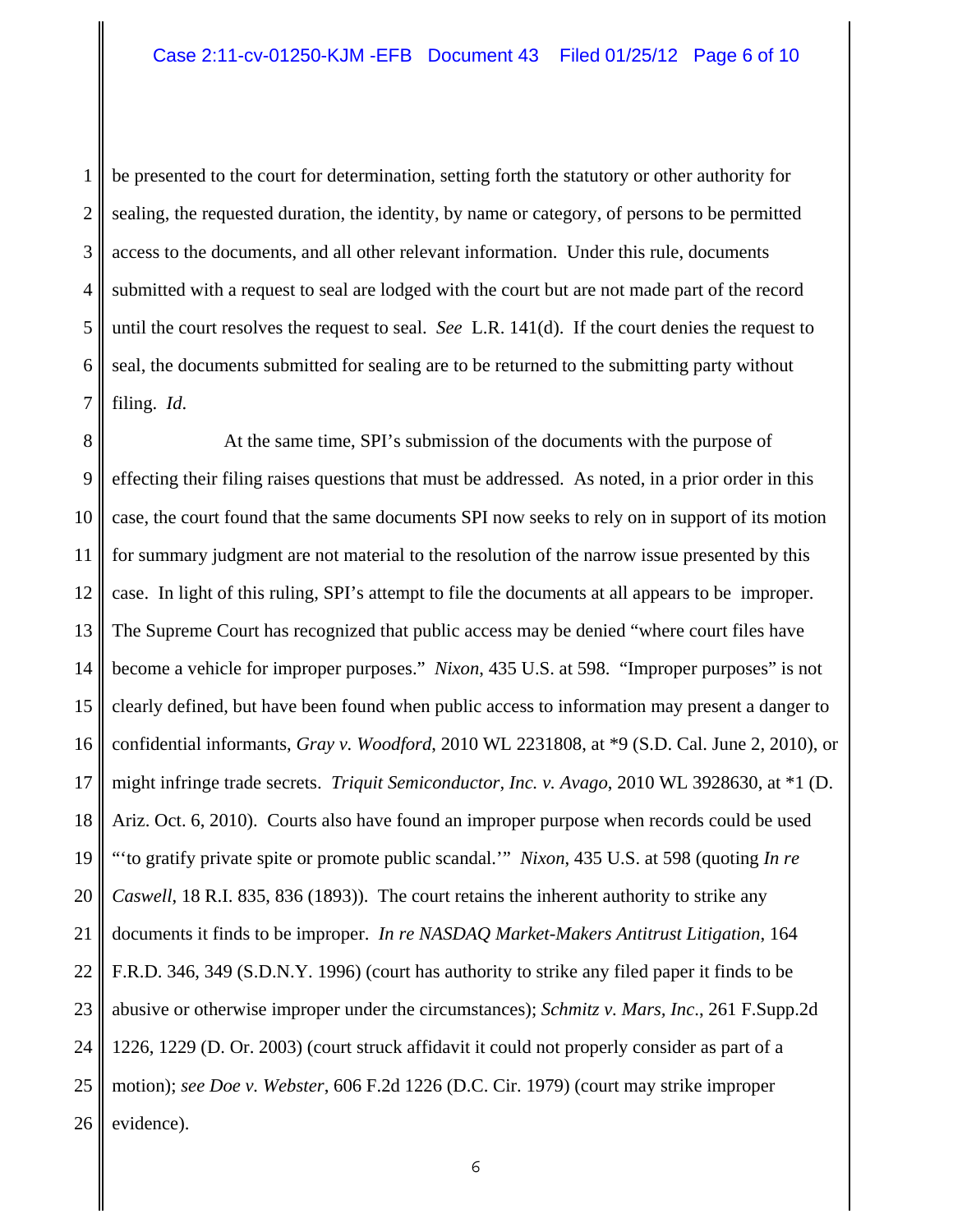1 2 3 4 5 6 7 8 9 10 11 12 13 14 SPI does not dispute this court's authority to strike its exhibits, if filed, if the court finds them to be improper. But SPI argues the court may properly consider the information, which justifies filing. At hearing, SPI's counsel cited the court to three cases it also relies on in its motion for summary judgment.<sup>2</sup> The court has reviewed the cases to see if they provide guidance with respect to the instant motions, and found them wanting; the only decision that addresses the consideration of extra-record material is based on facts that appear distinguishable from the circumstances in this case. *See Ranchers Cattlemen Action Legal Fund*, 499 F.3d at 1117-18 (considering additional postdecisional scientific evidence when party argued it showed USDA's assumption lacked scientific support). The court declines to analyze these cases in depth, as defendants have not had a chance to address them; moreover doing so could risk anticipating the merits of summary judgment. Having carefully considered the posture of the current motions, the court finds it need not resolve at this time whether SPI's request to file the documents it seeks to seal is improper or in contravention of this court's prior order, as explained in the conclusion below.

15 16 C. Privacy Act Rights of Federal Employees

17 18 19 20 21 22 23 In opposing sealing, the USDA argues that the Privacy Act applies to portions of the transcripts that discuss personnel records. The Privacy Act generally prohibits a federal agency from disclosing records regarding an individual without that person's consent. 5 U.S.C. § 552a(b). Under the Privacy Act, an agency maintaining a "system of records" must "maintain all records which are used by the agency in making any determination about any individual." 5 U.S.C. § 552a(e)(5). The statute defines a "system of records" as "a group of any records under the control of any agency from which information is retrieved by the name of the individual or by some identifying number, symbol, or other identifying particular assigned to the individual."

<sup>25</sup> 26 2 The cases are: *Ranchers Cattlemen Action Legal Fund v. U.S. Dept. of Agriculture*, 499 F.3d 1108 (9th Cir. 2007); *In re Vioxx Product Liability Litigation*, 235 F.R.D. 334 (E.D. La. 2006); *Ceroni v. 4Front Engineered Solutions*, 793 F.Supp.2d 1268 (D. Colo. 2011).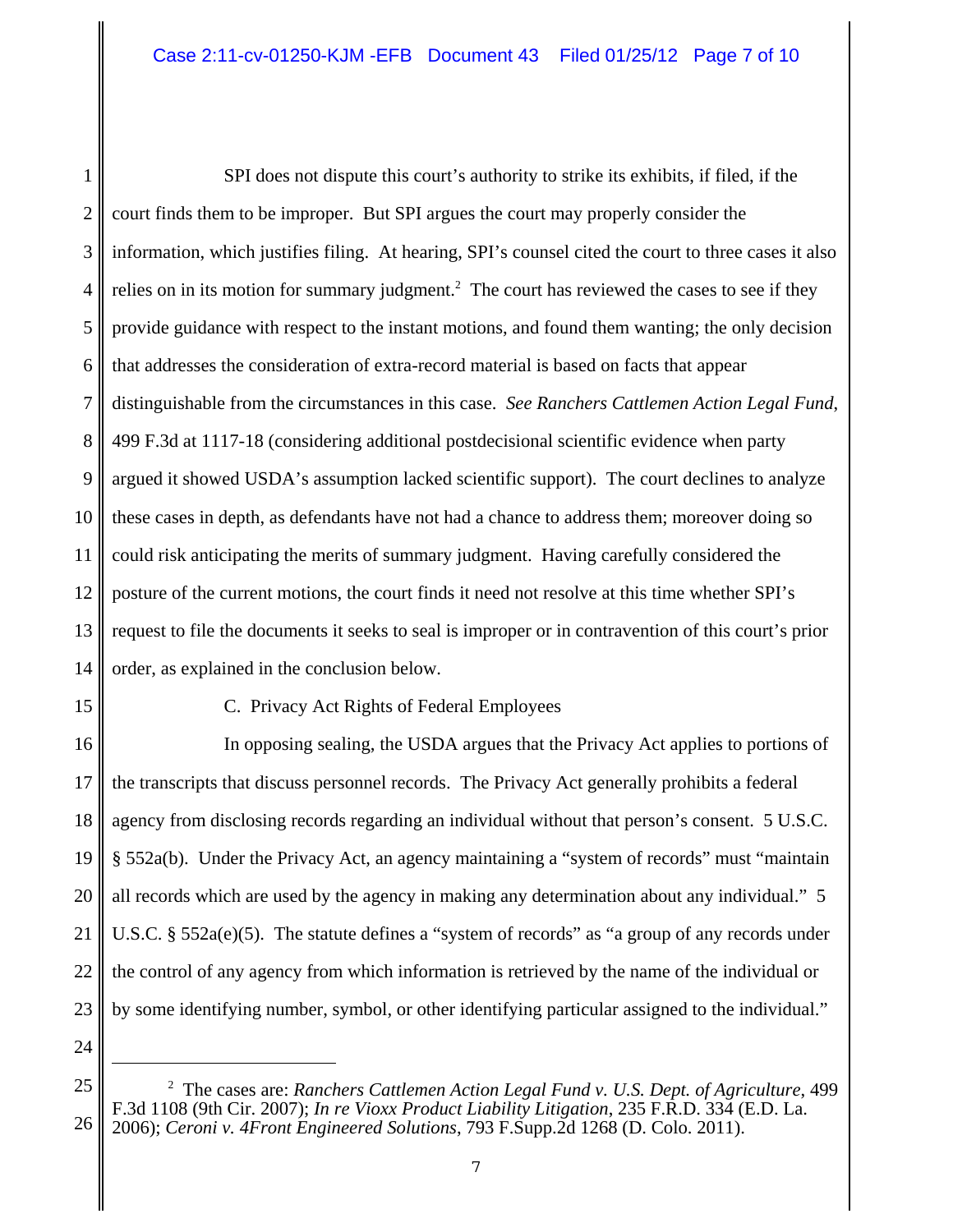1 2 3 4 5 6 7 8 9 10 11 5 U.S.C. § 552a(a)(5). The statute defines "record" as "any item, collection, or grouping of information about an individual that is maintained by an agency, including but not limited to, his education, financial transactions, medical history, and criminal or employment history and that contains his name, or the identifying number, symbol, or other identifying particular assigned to the individual." 5 U.S.C.  $\S$  552a(a)(4).<sup>3</sup> The USDA has not cited the court to any case holding that deposition transcripts, even those mentioning personnel records, are covered by the Privacy Act. Rather, the USDA's authority discusses the production of records themselves during discovery. *See Laxalt v. McClatchy*, 809 F.2d 885 (D.C. Cir. 1987) (addressing whether Federal Bureau of Investigation files can be produced to defendant newspaper in response to a discovery request); *Nguyen v. Winter*, 756 F. Supp. 2d 128, 129 (D.D.C. 2010) (requiring a protective order for personnel files to be produced during discovery).4

12 13 14 15 16 17 18 19 20 Whether or not the Privacy Act itself applies, the Ninth Circuit has recognized that the need to protect individual privacy rights may, in some circumstances, rise to the level of a substantial governmental interest and defeat First Amendment right of access claims. *McClatchy Newspapers v. U.S. Dist. Court (In re McClatchy Newspapers)*, 288 F.3d 369, 374 (9th Cir. 2001). Generally, requests for court orders for disclosure of information about individuals should be evaluated by balancing the need for disclosure against potential harm to the subject of requested disclosures. *See Perry v. State Farm Fire & Cas. Co.*, 734 F.2d 1441, 1447 (11th Cir.1984) (balancing need for disclosure against potential harm to the subject of the /////

21

<sup>22</sup> 23 24 <sup>3</sup> In addition, under 7 CFR § 1.119 "[n]o agency shall disclose any record which is contained in a system of records it maintains, by any means of communication to any person, or to another agency outside USDA, except pursuant to a written request by, or with the prior written consent of, the individual to whom the record pertains, *unless the disclosure is authorized by one or more provisions of 5 U.S.C.552a(b)*." 7 CFR 1.119 (emphasis added). The Privacy Act provides for disclosure of records pursuant to the order of a court of competent iurisdiction. 5 U.S.C. § 552a(b)(11).

<sup>26</sup> 4 Various personnel files have been produced to SPI in discovery in the related case. *See* Civ. No. 09-2445, ECF No. 101.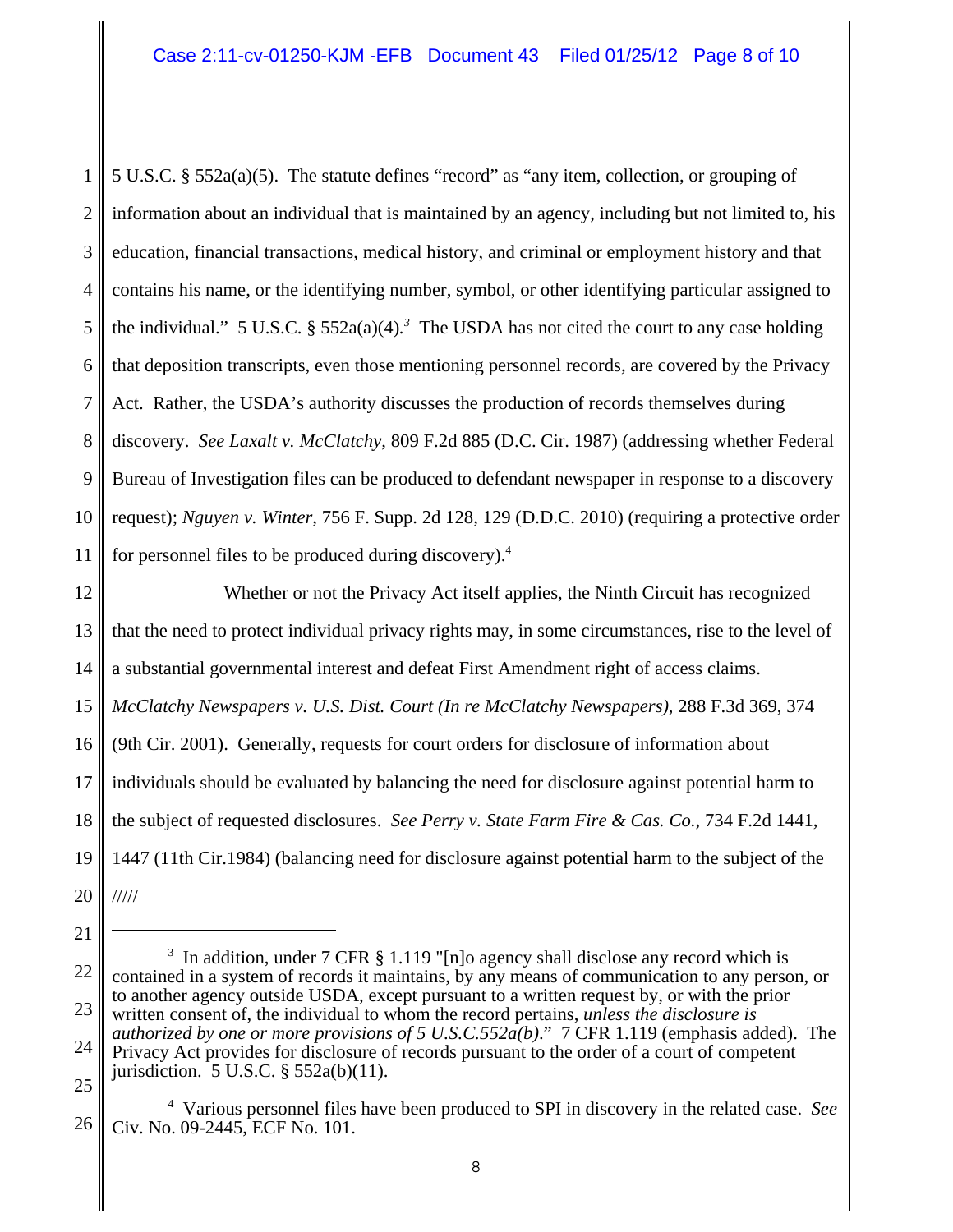1 2 disclosure); *Laxalt*, 809 F.2d at 890 (use of balancing test appropriate); *Rubin v. Regents of University of California*, 114 F.R.D. 1, 4 (N.D. Cal. 1986) (balancing test).

3 4 5 6 7 8 9 10 In this case, Karen Juska, a Forest Service employee, appeared on her own at hearing. When given the opportunity by the court, she asked that her privacy be respected.<sup>5</sup> The court does not doubt the sincerity of Ms. Juska's request nor her desire to limit her involvement in a situation not of her making. Nevertheless, the substance of the information SPI seeks to file is already in the public record in one form or another. *See, e.g.,* ECF No. 41-1 at 4-16. While the court currently questions the extent to which the information may be relevant to its summary judgment determination, if the information is relevant, the court finds the Privacy Act does not require its sealing.

11 IV. Conclusion

12 13 14 15 16 In light of the foregoing, the court DENIES SPI's request to seal the deposition excerpts it proposes to file as exhibits in support of summary judgment. If SPI persists in its desire to submit the excerpts, it shall file them on the court's public docket within three days of this order. If SPI files the exhibits, and the court later determines that the filing was improper, the court then will issue an order directing SPI to show cause why it should not be sanctioned.

17 18

19

20

/////

/////

/////

/////

21

22

23

IT IS THEREFORE ORDERED:

1. The Bee's motion to intervene (ECF No. 37) is GRANTED;

2. SPI's motion to seal (ECF No. 35) is DENIED; and

<sup>24</sup>

<sup>25</sup> 26 <sup>5</sup> Government counsel indicated that another, unnamed Forest Service employee was not able to attend the hearing, while clarifying that the government does not represent Ms. Juska or the other employee with respect to Privacy Act questions.